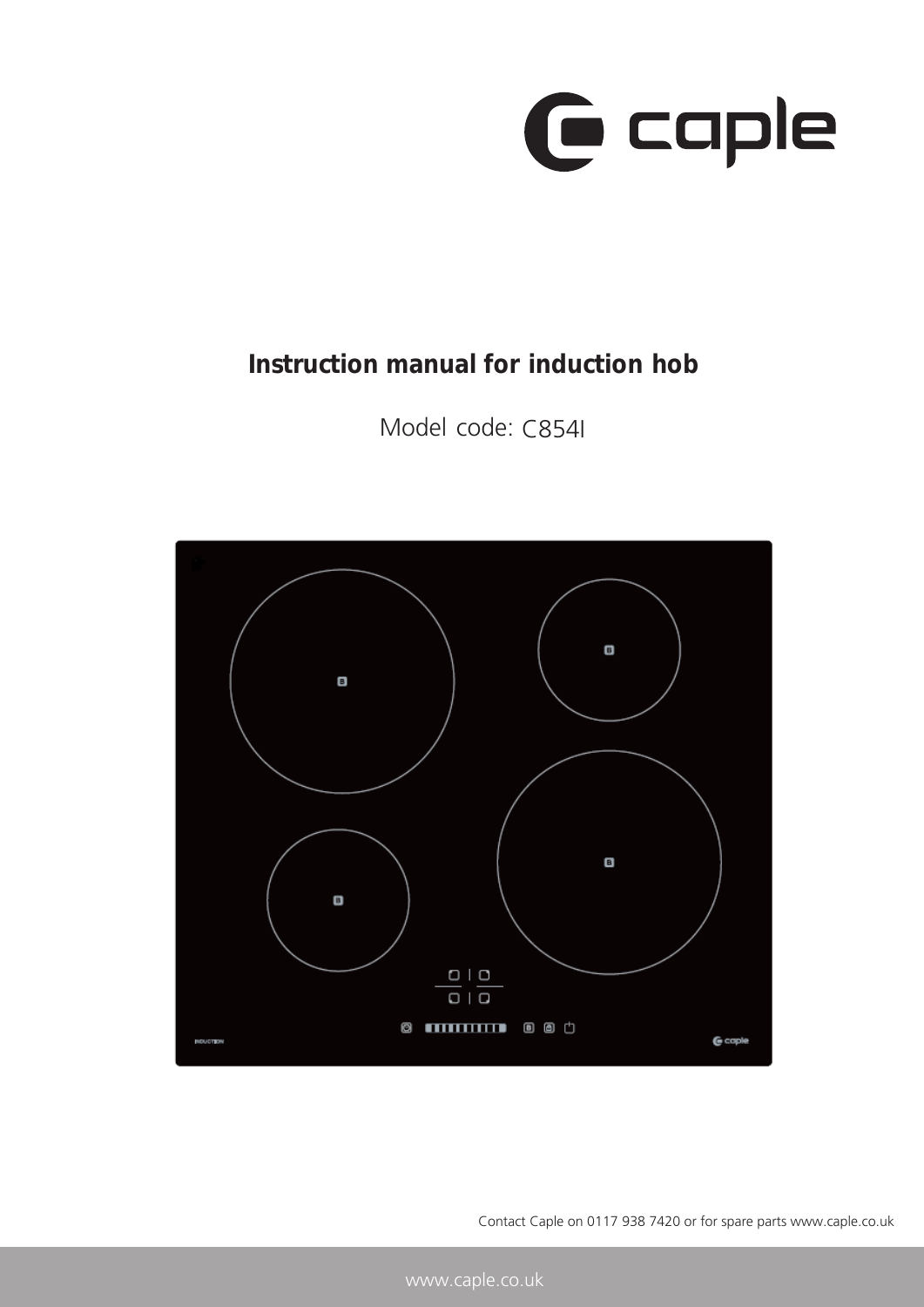Congratulations on the purchase of your new Induction Hob. We recommend that you spend some time reading this Instruction / Installation Manual in order to fully understand how to instal and operate it correctly

For installation, please read the installation section.

Read all the safety instructions carefully before use and keep this Instruction / Installation Manual for future reference.

## **Product Overview**

## **Top View**



- 1. max. 1200/1500 W zone
- 2. max. 2300/2600 W zone
- 3. max. 1200/1500 W zone
- 4. max. 2300/2600 W zone
- 5. Control panel
- 6. Glass plate

## **Control Panel**



- 1. Heating zone selection controls
- 2. Timer control
- 3. Power / Timer slider touch control
- 4. Boost control
- 5. keylock control
- 6. ON/OFF control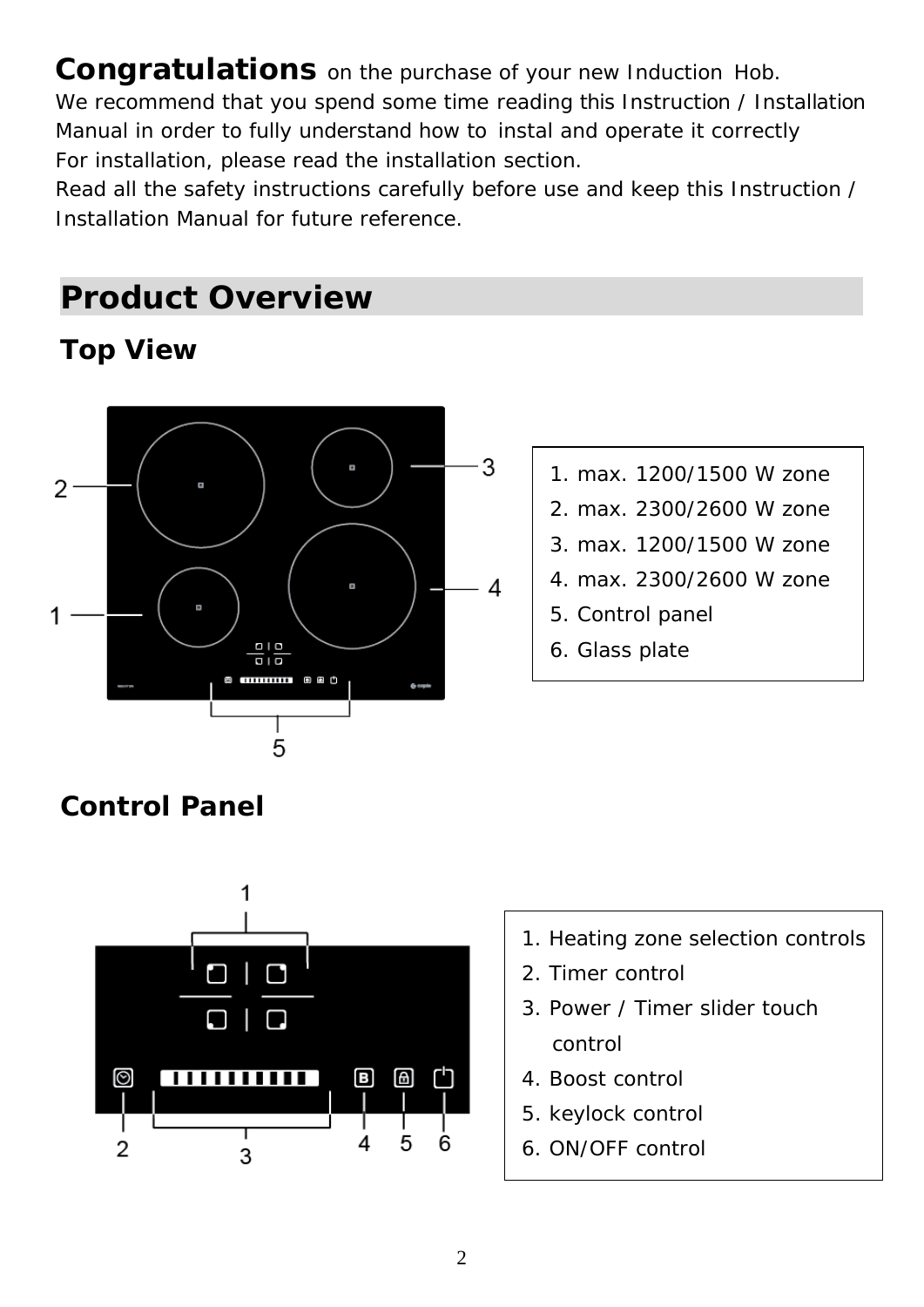# **A Word on Induction Cooking**

Induction cooking is a safe, advanced, efficient, and economical cooking technology. It works by electromagnetic vibrations generating heat directly in the pan, rather than indirectly through heating the glass surface. The glass becomes hot only because the pan eventually warms it up.



## **Before using your New Induction Hob**

- Read this guide, taking special note of the 'Safety Warnings' section.
- Remove any protective film that may still be on your Induction hob.

# **Using the Touch Controls**

- The controls respond to touch, so you don't need to apply any pressure.
- Use the ball of your finger, not its tip.
- You will hear a beep each time a touch is registered.
- Make sure the controls are always clean, dry, and that there is no object (e.g. a utensil or a cloth) covering them. Even a thin film of water may make the controls difficult to operate.

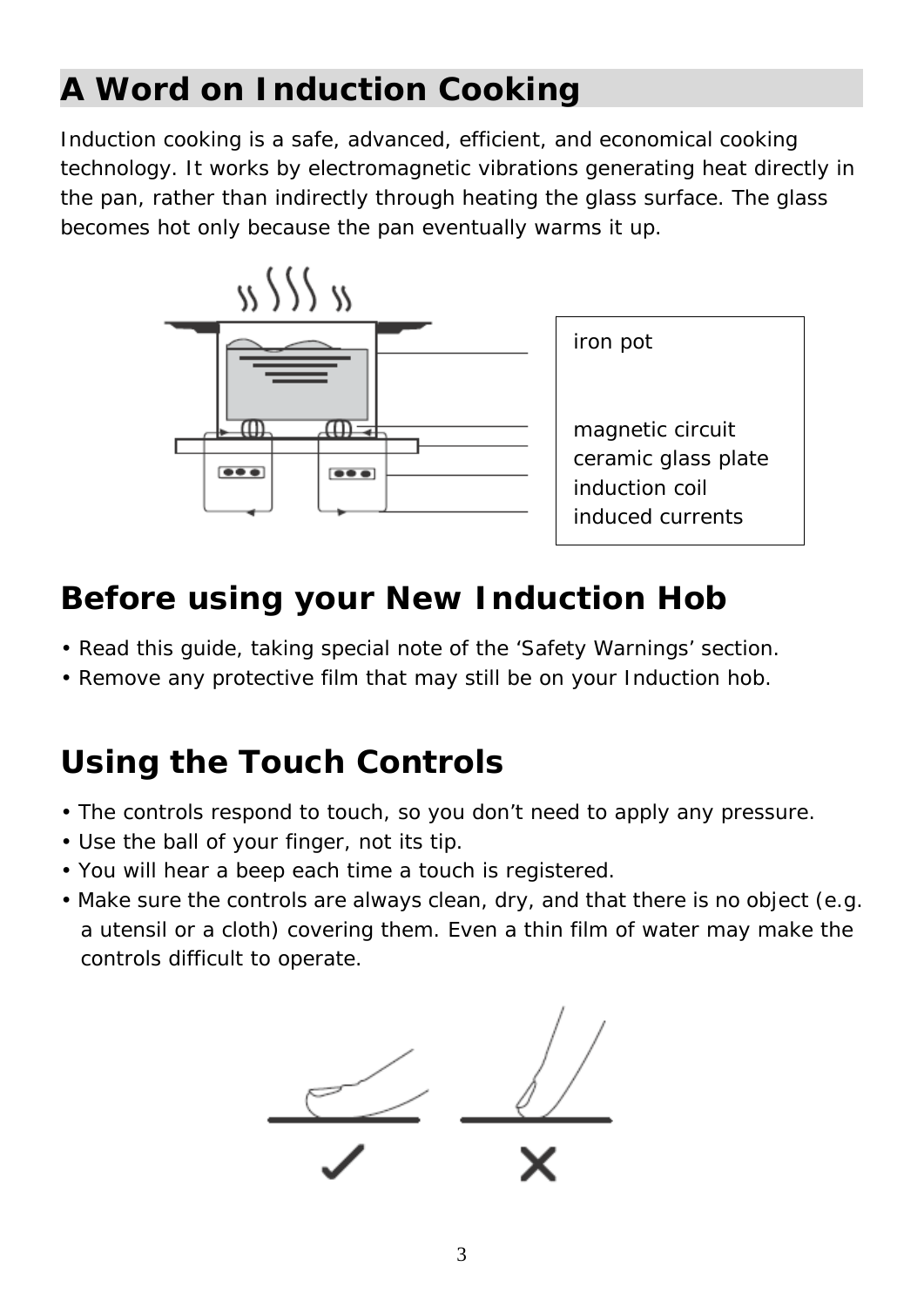# **Choosing the right Cookware**



• Only use cookware with a base suitable for induction cooking. Look for the induction symbol on the

packaging or on the bottom of the pan.

- You can check whether your cookware is suitable by carrying out a magnet test. Move a magnet towards the base of the pan. If it is attracted, the pan is suitable for induction.
- If you do not have a magnet:
- 1. Put some water in the pan you want to check.
- 2. Follow the steps under 'To start cooking'.
- 3. If  $\Box$  does not flash in the display and the water is heating, the pan is suitable.
- Cookware made from the following materials is not suitable: pure stainless steel, aluminium or copper without a magnetic base, glass, wood, porcelain, ceramic, and earthenware.

Do not use cookware with jagged edges or a curved base.



Make sure that the base of your pan is smooth, sits flat against the glass, and is the same size as the cooking zone. Use pans whose diameter is as large as the graphic of the zone selected.Using a pot a slightly wider energy will be used at its maximum efficiency.If you use smaller pot efficiency could be less than expected.Pot less than 140 mm could be undetected by the hob. Always centre your pan on the cooking zone.



Always lift pans off the Induction hob – do not slide, or they may scratch the glass.



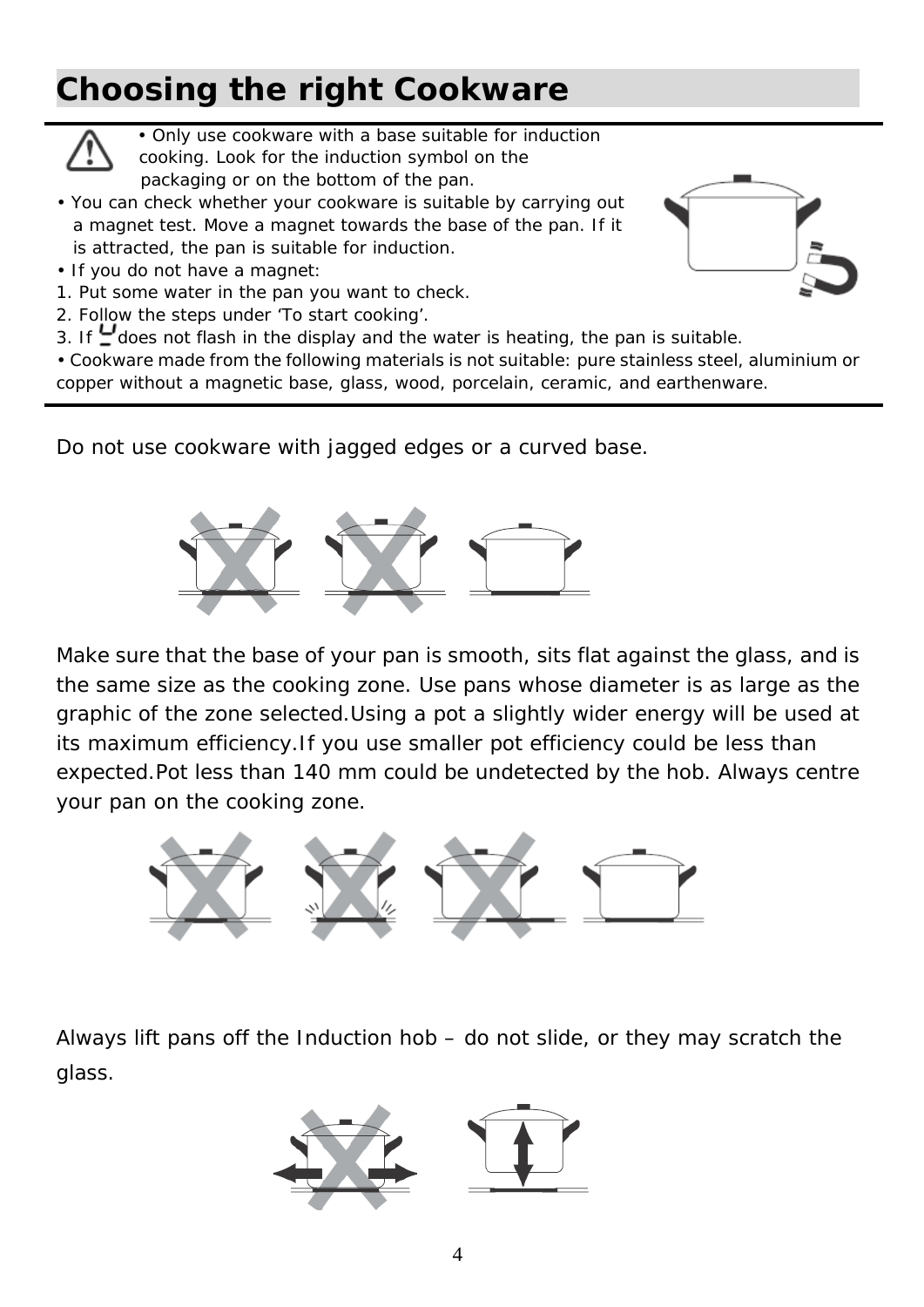5

# **Using your Induction Hob**

## **To start cooking**

- After power on, the buzzer beeps once, all displays show " – " or " – – ", indicating that the induction hob has entered the state of standby mode. 1. Touch the ON/OFF control.
- 2. Place a suitable pan on the cooking zone that you wish to use.
	- Make sure the bottom of the pan and the surface Of the cooking zone are clean and dry.

3. Touching the heating zone selection control , and a indicator next to the key will flash

- slider control. 4. Adjust the heat setting by touching the the
	- If you don't choose a heat setting within 1 minute, the Induction hob will automatically switch off. You will need to start again at step 1.
	- You can modify the heat setting at any time during cooking.







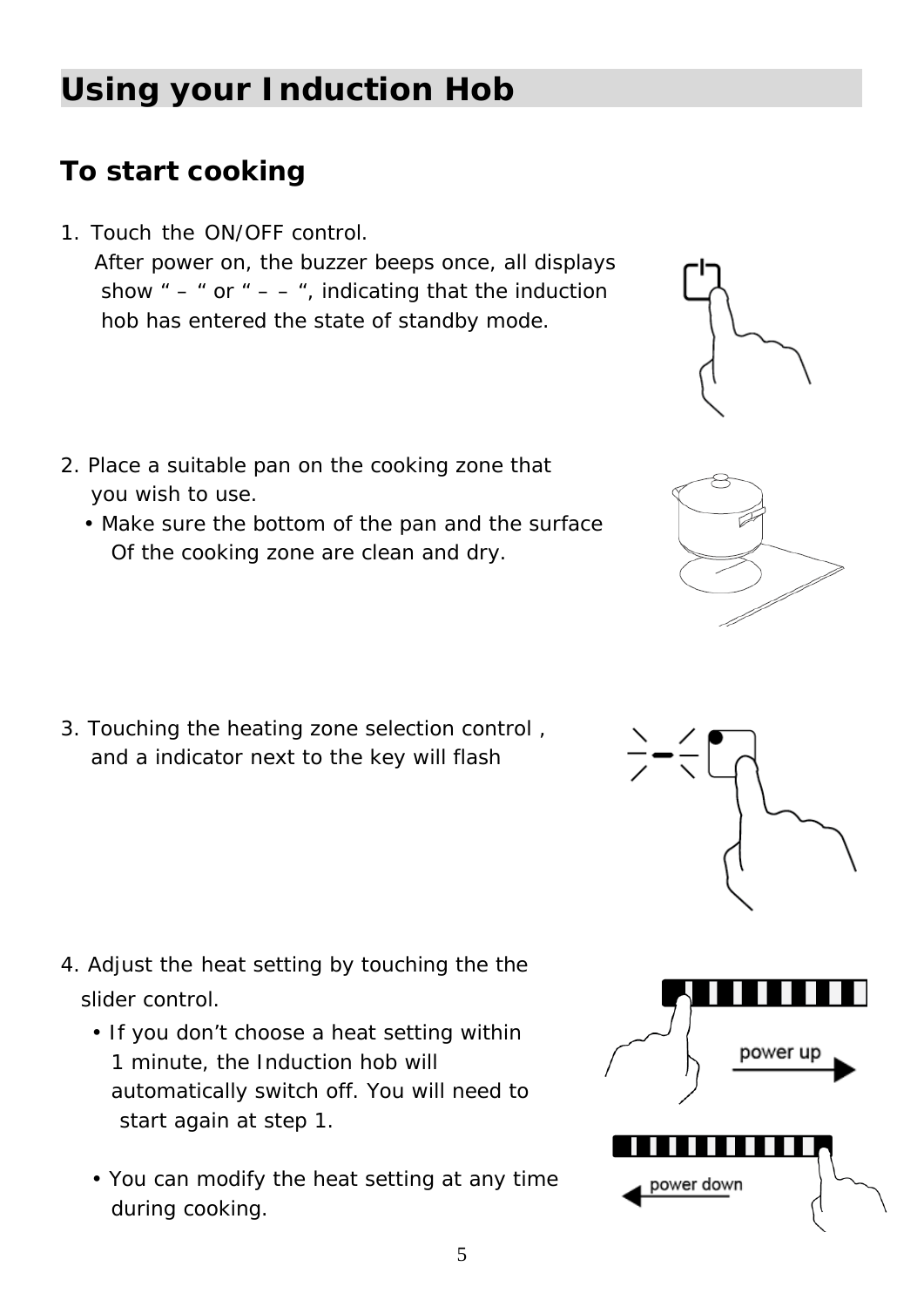## If the display flashes  $\geq U \leq$  alternately with the heat **setting**

- you have not placed a pan on the correct cooking zone or,
- the pan you're using is not suitable for induction cooking or,
- the pan is too small or not properly centered on the cooking zone.

No heating takes place unless there is a suitable pan on the cooking zone. The display will automatically turn off after 2 minutes if no suitable pan is placed on it.

## **When you have finished cooking**

1. Touching the heating zone selection control that you wish to switch off

,

2. Turn the cooking zone off by touching the slider to "||". Make sure the display shows"0"

ON/OFF control. 3. Turn the whole hob off by touching the

4. Beware of hot surfaces

H will show which cooking zone is hot to touch. It will disappear when the surface has cooled down to a safe temperature. It can also be used as an





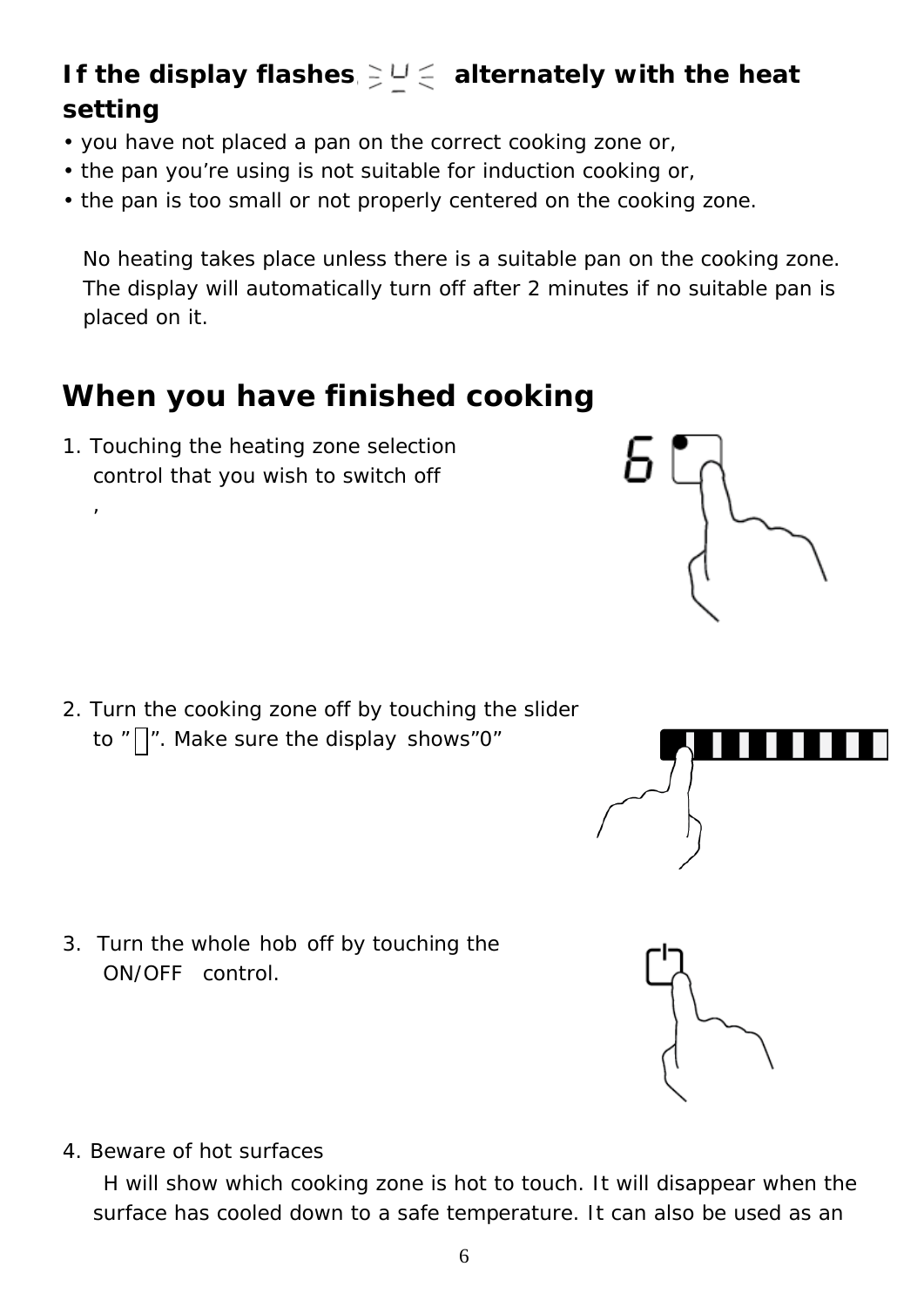energy saving function if you want to heat further pans, use the hotplate that is still hot.

# $H_{\parallel}$

# **Using the Boost function**

#### **Actived the boost function**

1. Touching the heating zone selection control

2. Touching the boost control  $\boxed{B}$ , the zone indicator show "b" and the power reach Max.



## **Cancel the Boost function**

1. Touching the heating zone selection control that you wish to cancel the boost function

2. Touching the "Boost" control  $\boxed{B}$  to cancel the Boost function, then the cooking zone will revert to its original setting.







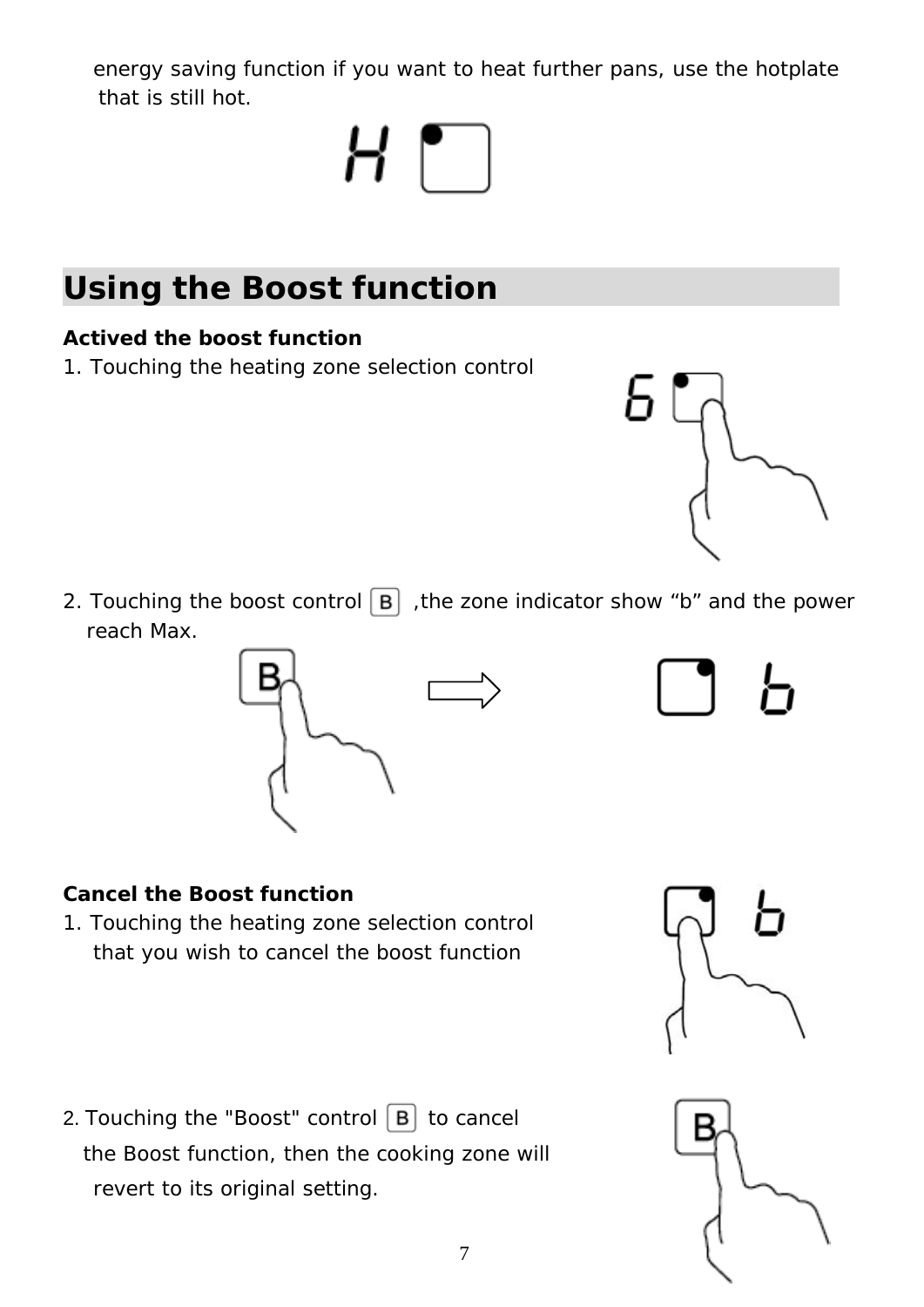- The function can work in any cooking zone
- The cooking zone returns to its original setting after 5 minutes.
- If the original heat setting equals 0, it will return to 9 after 5 minutes.

## **Locking the Controls**

- You can lock the controls to prevent unintended use (for example children accidentally turning the cooking zones on).
- When the controls are locked, all the controls except the ON/OFF control are disabled.

#### **To lock the controls**

Touch the keylock  $\boxed{\triangle}$  control. The timer indicator will show "Lo"

#### **To unlock the controls**

- 1. Make sure the Induction hob is turned on.
- 2. Touch and hold the keylock control  $\left[\bigoplus\right]$  for a while.
- 3. You can now start using your Induction hob.



When the hob is in the lock mode, all the controls are disabled except the ON/OFF  $\boxed{0}$ , you can always turn the induction hob off with the ON/OFF operation  $\Box$  control in an emergency, but you should unlock the hob first in the next

## **Over-Temperature Protection**

Induction hob. When an excessive temperature is monitored, the Induction hob will stop operation automatically. A temperature sensor monitors the temperature inside the

## **Detection of Small Articles**

small item (e.g. knife, fork, key) has been left on the hob, the hob automatically hob for a further 1 minute. When an unsuitable size or non-magnetic pan (e.g. aluminium), or another switches to standby in 1 minute. The fan will keep cooling down the induction

## **Auto Shutdown Protection**

Auto shut down is a safety protection function for your induction hob. It shuts down automatically if ever you forget to turn off your cooking. The default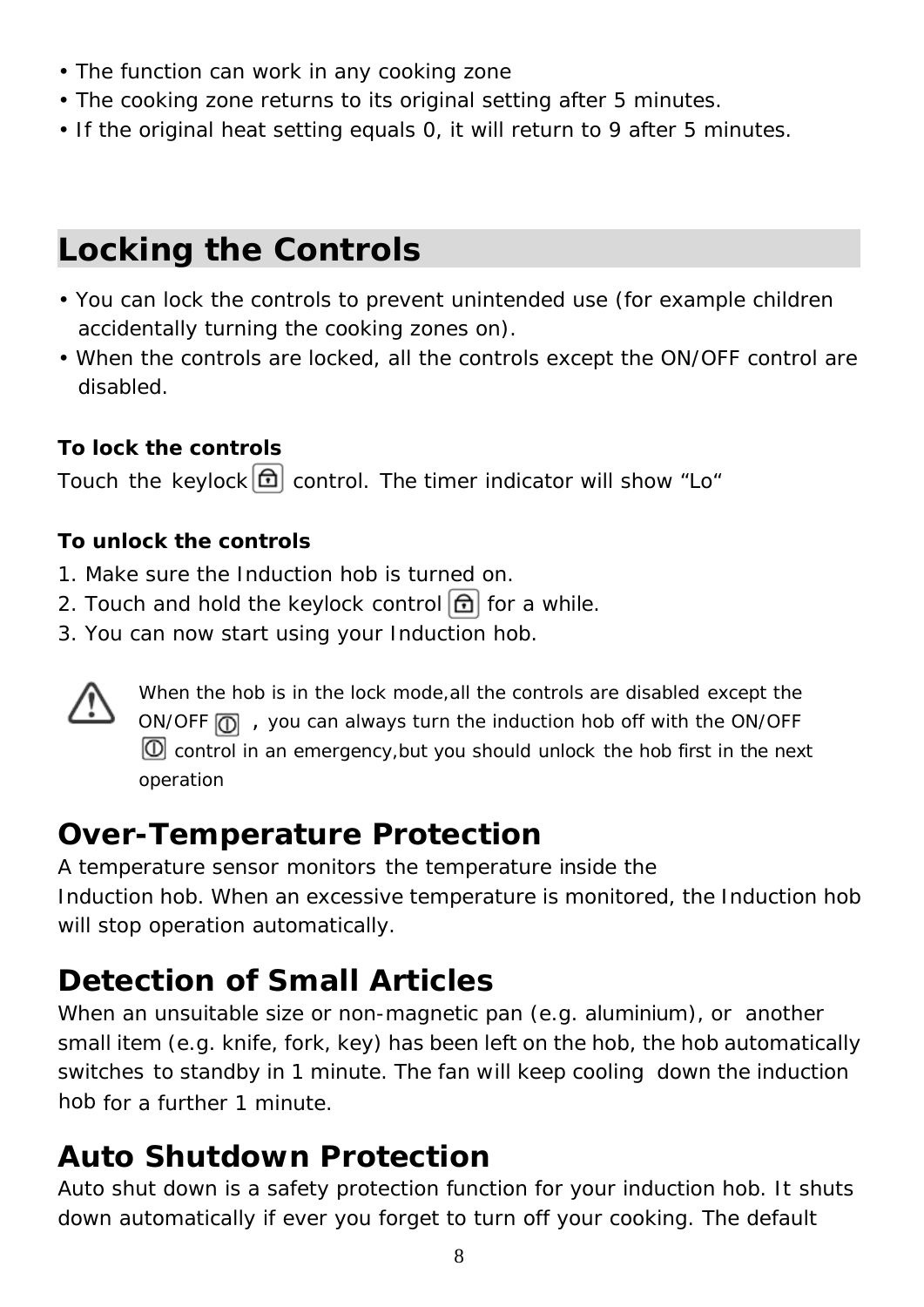working times for various power levels are shown in the below table:

| Power level                  |  |  |  |  |  |
|------------------------------|--|--|--|--|--|
| Default working timer (hour) |  |  |  |  |  |

When the pot is removed, the induction hob can stop heating immediately and the hob automatically switch off after 2 minutes.



People with a heart pace maker should consult with their doctor before using this unit.

# **Using the Timer**

You can use the timer in two different ways:

- You can use it as a minute minder. In this case, it will not turn any cooking zone off when the set time is up.
- You can set it to turn one or more cooking zones off after the set time is up.
- You can set the timer up to 99 minutes.

## **Using the Timer as a Minute Minder**

1. Make sure the hob is turned on and a heating zone is in use.

2. Touch timer control , the "10" will show in the timer display. and the "0" flashes.



3. Set the time by touching the slider control. (e.g. 5)



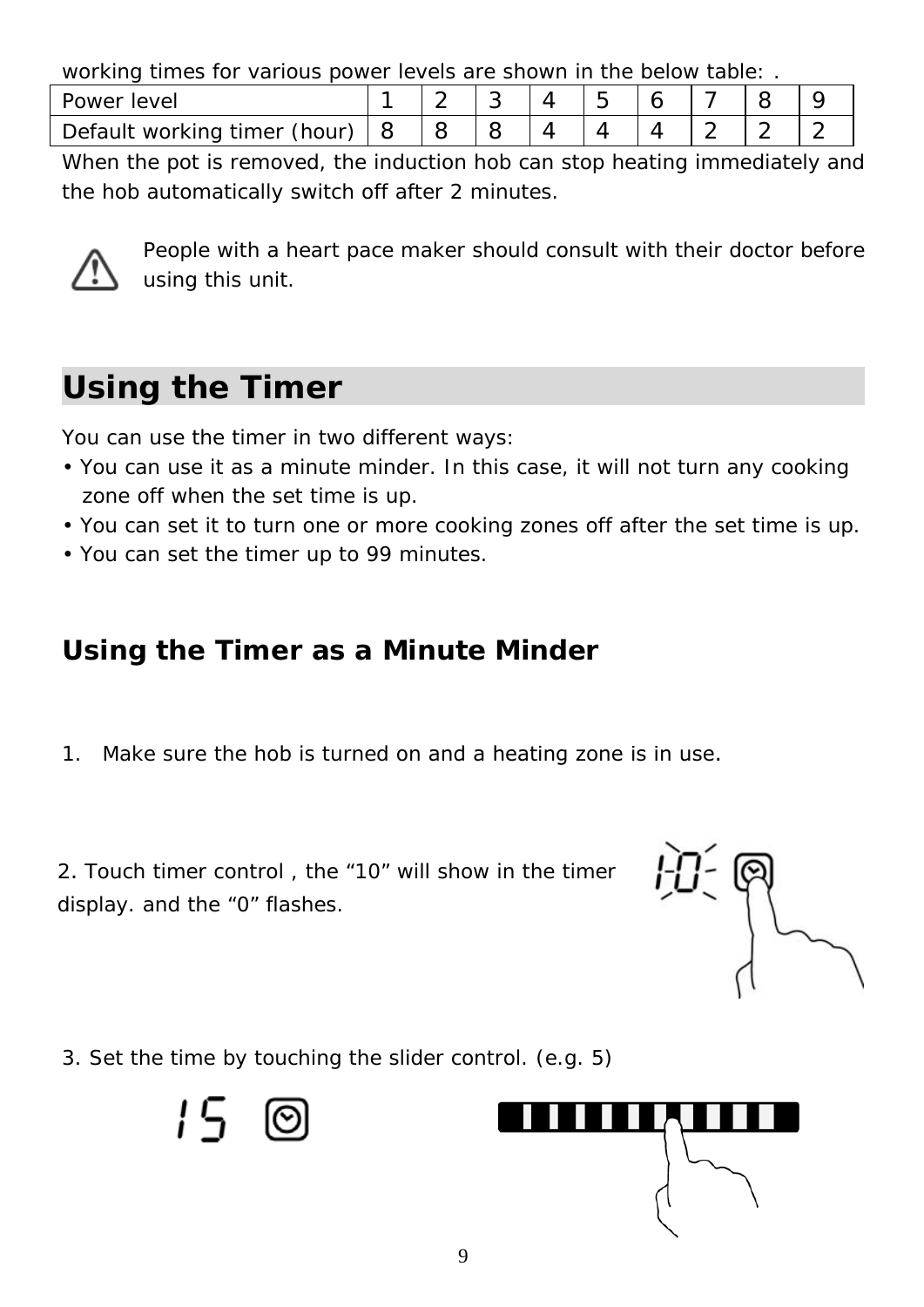4. Touch timer control again, the "1" will flash.



5. set the time by touching the slider control (e.g.9), now the timer you set is 95 minutes.



- 5. When the time is set, it will begin to count down immediately. The display will show the remaining time
- 6. Buzzer will beep for 30 seconds and the timer indicator shows "- - " when the setting time finished.

## **Setting the timer to turn one or more cooking zones off**

#### If the timer is set on one zone:

- 1. Touching the heating zone selection control that you want to set the timer for.
- 2. Touch timer control , the "10" will show in the timer display. and the "0" fiashes.

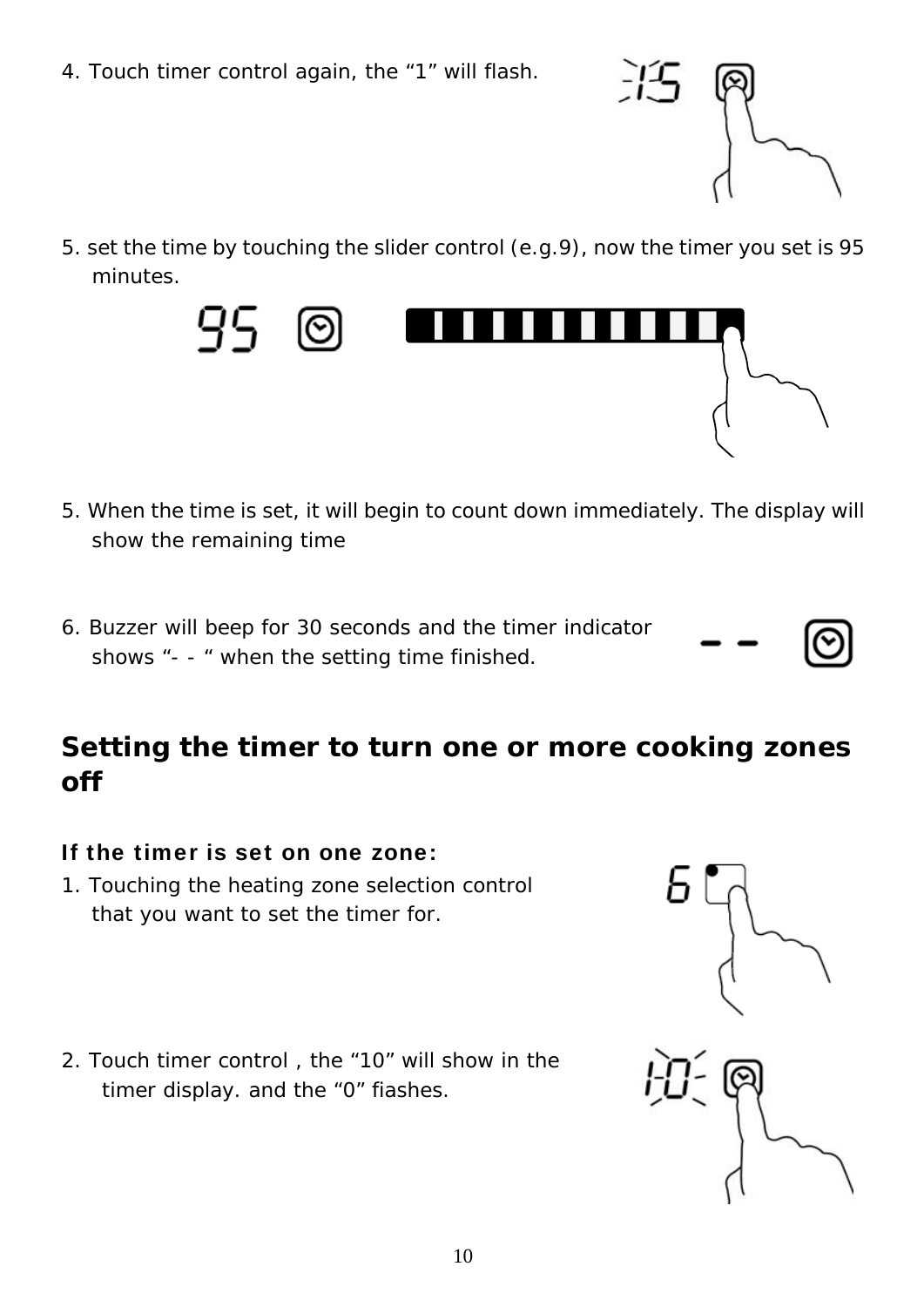3. Set the time by touching the slider control. (e.g. 5)



4. Touch timer control again, the "1" will flash.



5. set the time by touching the slider control (e.g.9), now the timer you set is 95 minutes.



5. When the time is set, it will begin to count down immediately. The display will show the remaining time

NOTE: The red dot next to power level indicator will illuminate indicating that zone is selected.

6. When cooking timer expires, the corresponding cooking zone will be switch off automatically.





Other cooking zone will keep operating if they are turned on previously.

#### If the timer is set on more than one zone:

1. When you set the time for several cooking zones simultaneously, decimal dots of the relevant cooking zones are on. The minute display shows the min. timer. The dot of the corresponding zone flashes.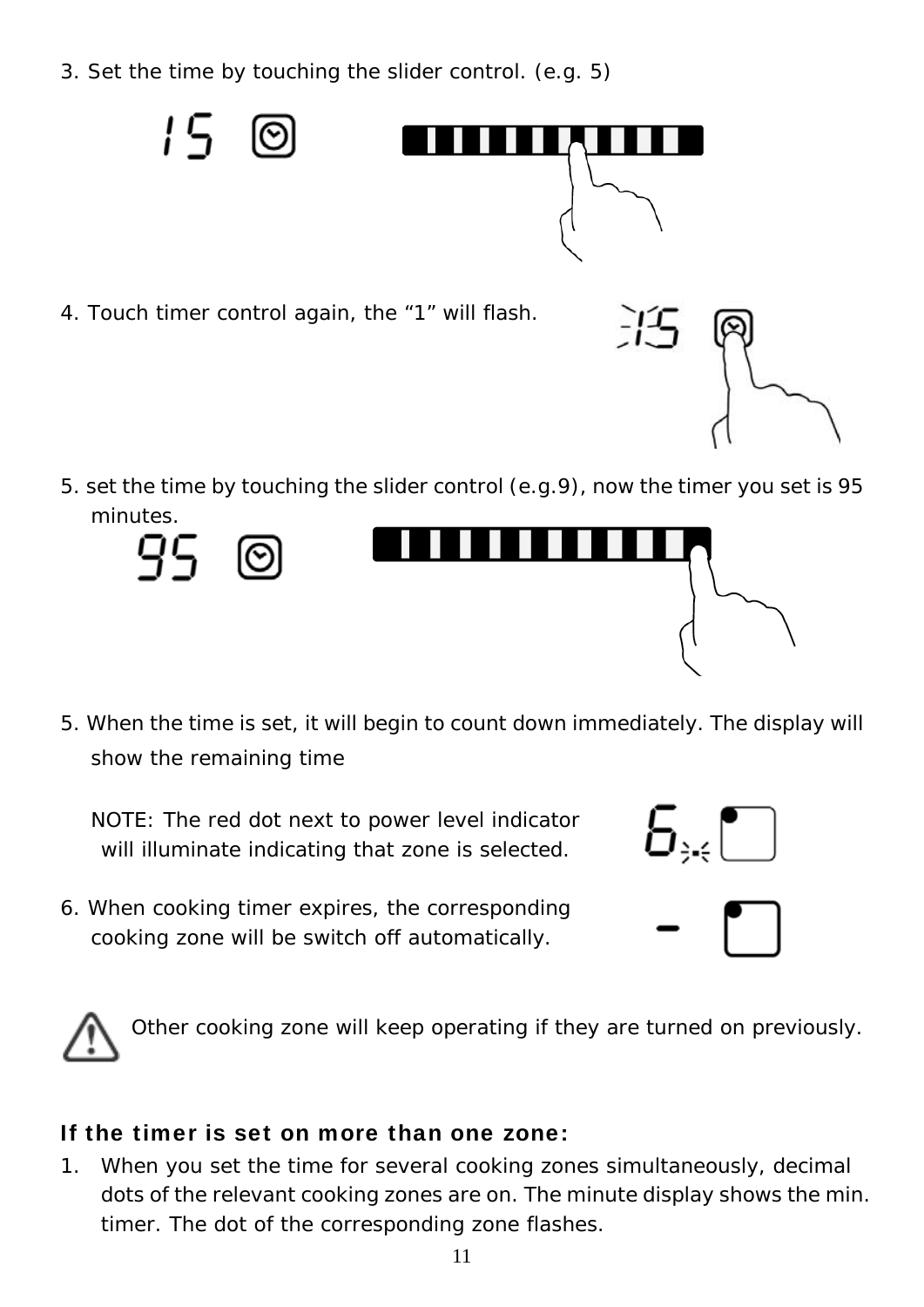2. Once the countdown timer expires, the corresponding zone will switch off. Then it will show the new min. timer and the dot of corresponding zone will flash.



• Touch the heating zone selection control, the corresponding timer will be shown in the timer indicator.

#### Cancelling the timer

- 1. Touching the heating zone selection control that you want to cancel the timer
- 2. Touching the timer control, the indicator flashes

3. Touch the slider control to set the timer to "00", the timer is cancelled

## **Cooking Guidelines**



Take care when frying as the oil and fat heat up very quickly, particularly if you're using PowerBoost. At extremely high termperatures oil and fat will ignite spontaneously and this presents a serious fire risk.



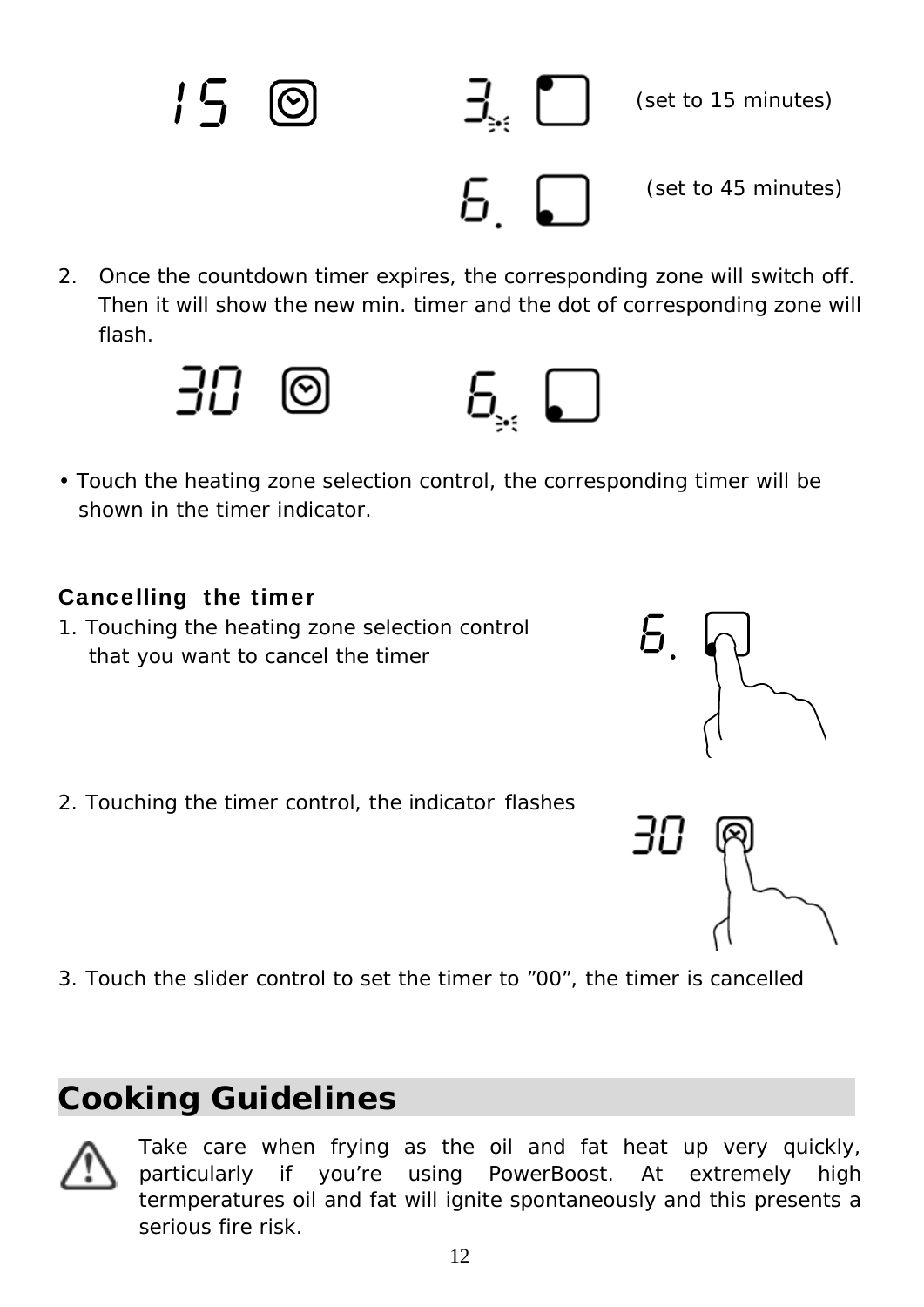## **Cooking Tips**

- When food comes to the boil, reduce the temperature setting.
- Using a lid will reduce cooking times and save energy by retaining the heat.
- Minimise the amount of liquid or fat to reduce cooking times.
- Start cooking on a high setting and reduce the setting when the food has heated through.

### **Simmering, cooking rice**

- Simmering occurs below boiling point, at around 85˚C, when bubbles are just rising occasionally to the surface of the cooking liquid. It is the key to delicious soups and tender stews because the flavours develop without overcooking the food. You should also cook egg-based and flourthickened sauces below boiling point.
- Some tasks, including cooking rice by the absorption method, may require a setting higher than the lowest setting to ensure the food is cooked properly in the time recommended.

## **Searing steak**

To cook juicy flavoursome steaks:

- 1. Stand the meat at room temperature for about 20 minutes before cooking.
- 2. Heat up a heavy-based frying pan.
- 3. Brush both sides of the steak with oil. Drizzle a small amount of oil into the hot pan and then lower the meat onto the hot pan.
- 4. Turn the steak only once during cooking. The exact cooking time will depend on the thickness of the steak and how cooked you want it. Times may vary from about 2 – 8 minutes per side. Press the steak to gauge how cooked it is – the firmer it feels the more 'well done' it will be.
- 5. Leave the steak to rest on a warm plate for a few minutes to allow it to relax and become tender before serving.

## **For stir-frying**

- 1. Choose an induction compatible flat-based wok or a large frying pan.
- 2. Have all the ingredients and equipment ready. Stir-frying should be quick. If cooking large quantities, cook the food in several smaller batches.
- 3. Preheat the pan briefly and add two tablespoons of oil.
- 4. Cook any meat first, put it aside and keep warm.
- 5. Stir-fry the vegetables. When they are hot but still crisp, turn the cooking zone to a lower setting, return the meat to the pan and add your sauce.
- 6. Stir the ingredients gently to make sure they are heated through.
- 7. Serve immediately.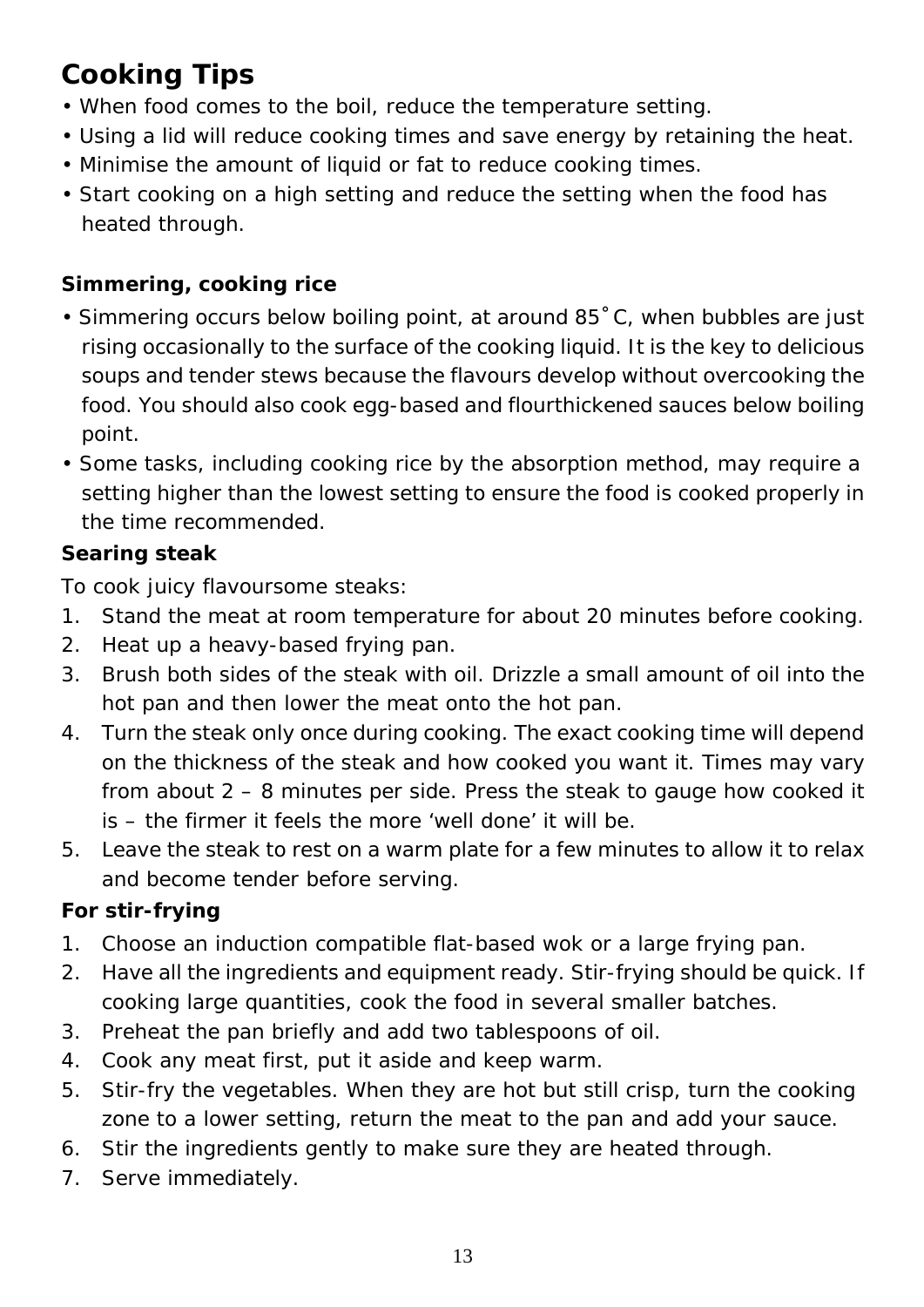# **Heat Settings**

The settings below are guidelines only. The exact setting will depend on several factors, including your cookware and the amount you are cooking. Experiment with the induction hob to find the settings that best suit you.

| <b>Heat setting</b> | <b>Suitability</b>                                       |
|---------------------|----------------------------------------------------------|
| $1 - 2$             | • delicate warming for small amounts of food             |
|                     | • melting chocolate, butter, and foods that burn quickly |
|                     | • gentle simmering                                       |
|                     | • slow warming                                           |
| $3 - 4$             | • reheating                                              |
|                     | • rapid simmering                                        |
|                     | • cooking rice                                           |
| $5 - 6$             | • pancakes                                               |
| $7 - 8$             | • sautéing                                               |
|                     | • cooking pasta                                          |
| 9                   | • stir-frying                                            |
|                     | • searing                                                |
|                     | • bringing soup to the boil                              |
|                     | boiling water                                            |

## **Care and Cleaning**

The settings below are guidelines only. The exact setting will depend on several factors, including your cookware and the amount you are cooking. Experiment with the cooktop to find the settings that best suit you.

| What?                                                                                                                     | How?                                                                                                                                                                                                                                         | Important!                                                                                                                                                                                                                                                                                                                                                                                                                                           |
|---------------------------------------------------------------------------------------------------------------------------|----------------------------------------------------------------------------------------------------------------------------------------------------------------------------------------------------------------------------------------------|------------------------------------------------------------------------------------------------------------------------------------------------------------------------------------------------------------------------------------------------------------------------------------------------------------------------------------------------------------------------------------------------------------------------------------------------------|
| Everyday soiling on<br>glass (fingerprints,<br>marks, stains left by<br>food or non-sugary<br>spillovers on the<br>glass) | 1. Switch the power to the<br>cooktop off.<br>2. Apply a cooktop cleaner<br>while the glass is still warm<br>(but not hot!)<br>3. Rinse and wipe dry with a<br>clean cloth or paper towel.<br>4. Switch the power to the<br>cooktop back on. | • When the power to the cooktop is<br>switched off, there will be no 'hot<br>surface' indication but the cooking<br>zone may still be hot! Take extreme<br>care.<br>• Heavy-duty scourers, some nylon<br>scourers and harsh/abrasive<br>cleaning agents may scratch the<br>glass. Always read the label to<br>check if your cleaner or scourer is<br>suitable.<br>• Never leave cleaning residue on the<br>cooktop: the glass may become<br>stained. |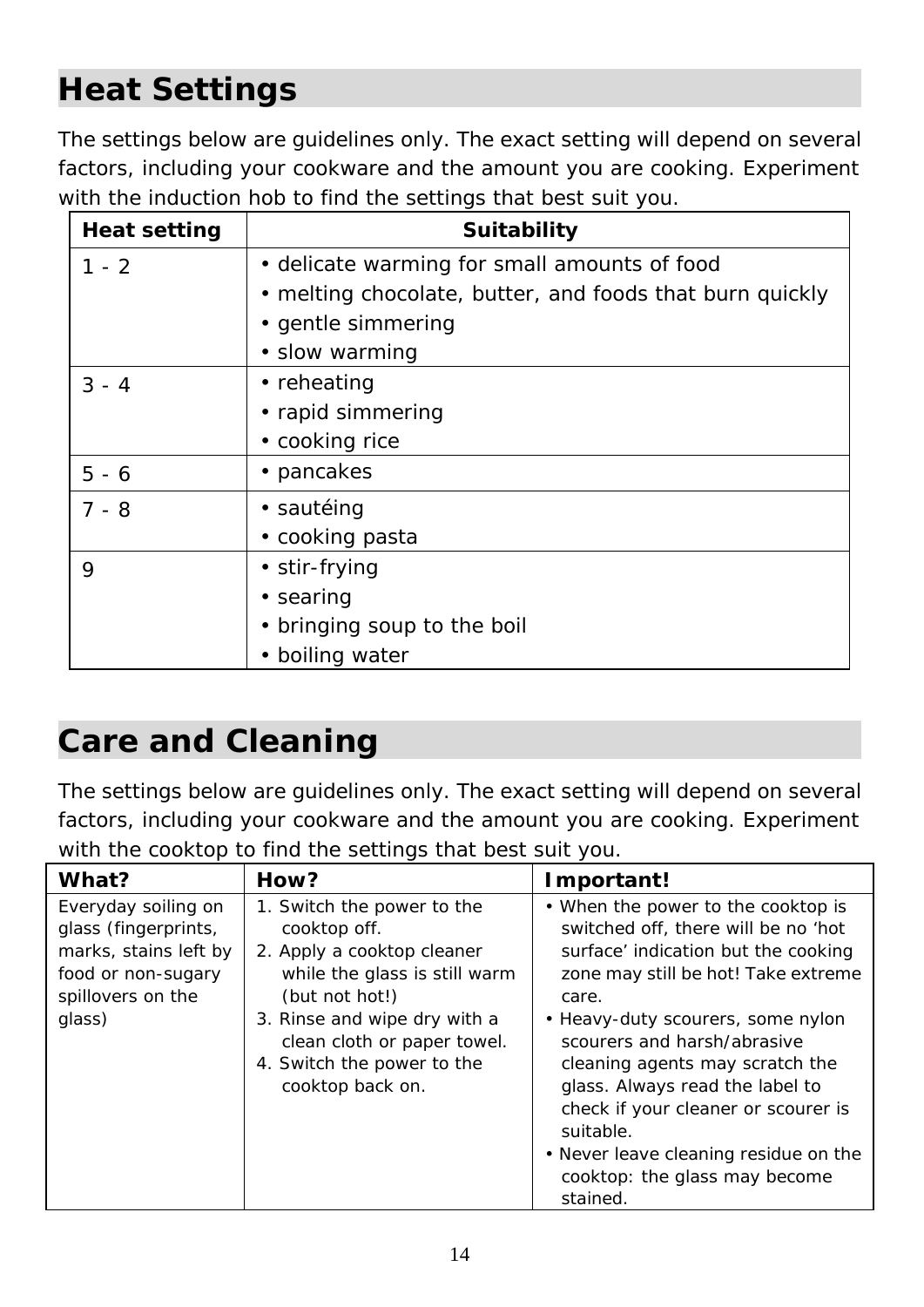| Boilovers, melts,    | Remove these immediately                   | • Remove stains left by melts and    |
|----------------------|--------------------------------------------|--------------------------------------|
| and                  | with a fish slice, palette knife or        | sugary food or spillovers as soon    |
| hot sugary spills on | razor blade scraper suitable for           | as possible. If left to cool on the  |
| the glass            | Induction glass cooktops, but              | glass, they may be difficult to      |
|                      | beware of hot cooking zone                 | remove or even permanently           |
|                      | surfaces:                                  | damage the glass surface.            |
|                      | 1. Switch the power to the                 | • Cut hazard: when the safety cover  |
|                      | cooktop off at the wall.                   | is retracted, the blade in a scraper |
|                      | 2. Hold the blade or utensil at a          | is razor-sharp. Use with extreme     |
|                      | 30° angle and scrape the                   | care and always store safely and     |
|                      | soiling or spill to a cool area            | out of reach of children.            |
|                      | of the cooktop.                            |                                      |
|                      | 3. Clean the soiling or spill up           |                                      |
|                      | with a dish cloth or paper                 |                                      |
|                      | towel.                                     |                                      |
|                      | 4. Follow steps 2 to 4 for                 |                                      |
|                      | 'Everyday soiling on glass'<br>above.      |                                      |
| Spillovers on the    |                                            | • The cooktop may beep and turn      |
| touch controls       | 1. Switch the power to the<br>cooktop off. | itself off, and the touch controls   |
|                      | 2. Soak up the spill                       | may not function while there is      |
|                      | 3. Wipe the touch control area             | liquid on them. Make sure you wipe   |
|                      | with a clean damp sponge or                | the touch control area dry before    |
|                      | cloth.                                     | turning the cooktop back on.         |
|                      | 4. Wipe the area completely                |                                      |
|                      | dry                                        |                                      |
|                      | with a paper towel.                        |                                      |
|                      | 5. Switch the power to the                 |                                      |
|                      | cooktop back on.                           |                                      |

# **Hints and Tips**

| Problem                                   | <b>Possible causes</b>   | What to do                                                                                                                                                                                                                                                    |
|-------------------------------------------|--------------------------|---------------------------------------------------------------------------------------------------------------------------------------------------------------------------------------------------------------------------------------------------------------|
| The induction hob<br>cannot be turned on. | No power.                | Make sure the induction hob is<br>connected to the power supply<br>and that it is switched on.<br>Check whether there is a power<br>outage in your home or area. If<br>you've checked everything and the<br>problem persists, call a qualified<br>technician. |
| The touch controls are<br>unresponsive.   | The controls are locked. | Unlock the controls. See section<br>'Using your induction cooktop' for<br>instructions.                                                                                                                                                                       |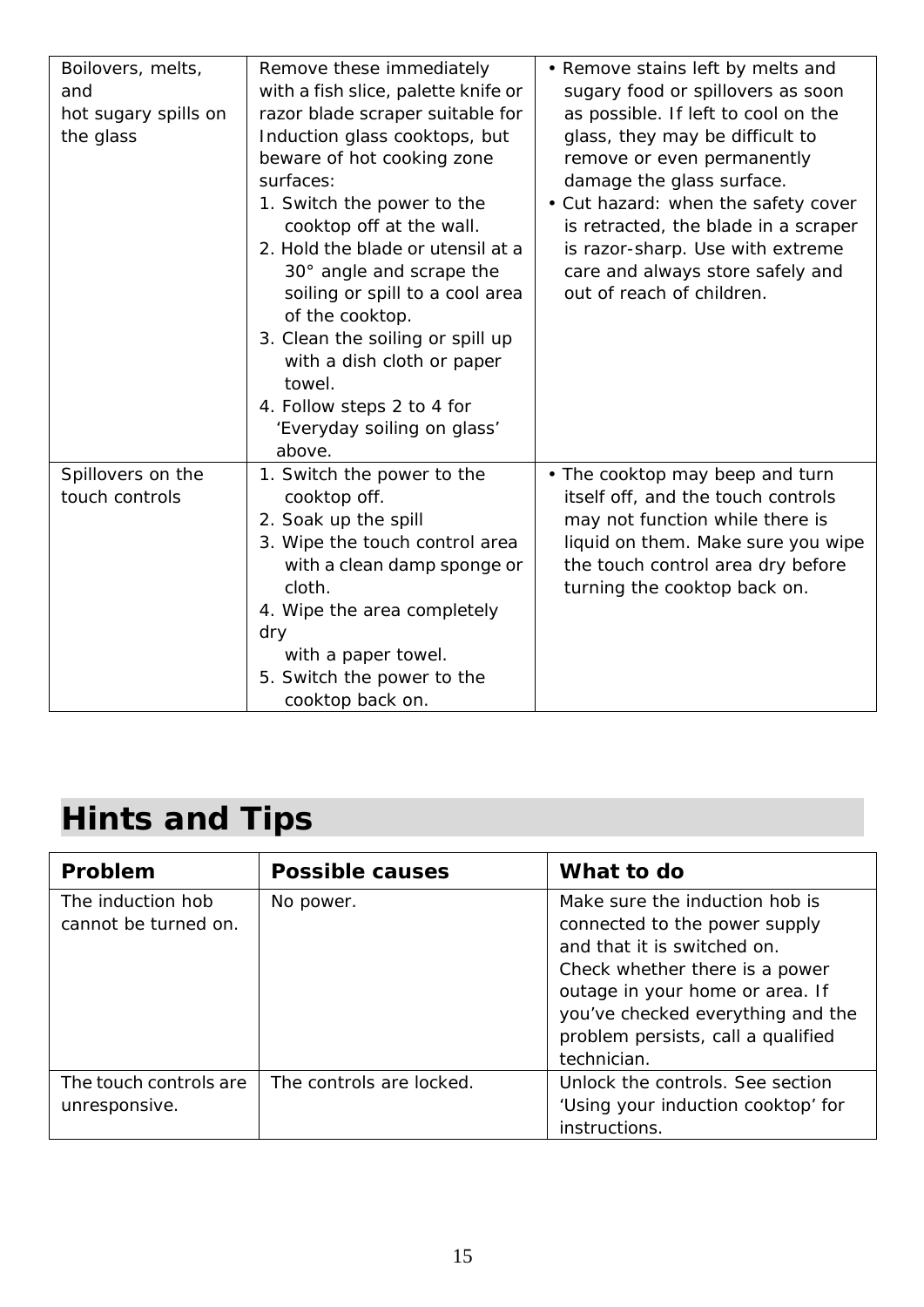| The touch controls are<br>difficult to operate.                                                                                                                                                                              | There may be a slight film of<br>water over the controls or you<br>may be using the tip of your<br>finger when touching the<br>controls.                                                      | Make sure the touch control area is<br>dry and use the ball of your finger<br>when touching the controls.                                              |
|------------------------------------------------------------------------------------------------------------------------------------------------------------------------------------------------------------------------------|-----------------------------------------------------------------------------------------------------------------------------------------------------------------------------------------------|--------------------------------------------------------------------------------------------------------------------------------------------------------|
| The glass is being<br>scratched.                                                                                                                                                                                             | Rough-edged cookware.                                                                                                                                                                         | Use cookware with flat and smooth<br>bases. See 'Choosing the right<br>cookware'.                                                                      |
|                                                                                                                                                                                                                              | Unsuitable, abrasive scourer or<br>cleaning products being used.                                                                                                                              | See 'Care and cleaning'.                                                                                                                               |
| Some pans make<br>crackling or clicking<br>noises.                                                                                                                                                                           | This may be caused by the<br>construction of your cookware<br>(layers of different metals<br>vibrating differently).                                                                          | This is normal for cookware and<br>does not indicate a fault.                                                                                          |
| The induction hob<br>makes a low<br>humming noise when<br>used on<br>a high heat setting.                                                                                                                                    | This is caused by the<br>technology<br>of induction cooking.                                                                                                                                  | This is normal, but the noise should<br>quieten down or disappear<br>completely when you decrease the<br>heat setting.                                 |
| Fan noise coming<br>from the induction<br>hob.                                                                                                                                                                               | A cooling fan built into your<br>induction hob has come on to<br>prevent the electronics from<br>overheating. It may continue to<br>run even after you've turned<br>the<br>induction hob off. | This is normal and needs no action.<br>Do not switch the power to the<br>induction hob off at the wall while<br>the fan is running.                    |
| Pans do not become<br>hot and appears in<br>the display.                                                                                                                                                                     | The induction hob cannot<br>detect the pan because it is not<br>suitable for induction cooking.                                                                                               | Use cookware suitable for induction<br>cooking. See section 'Choosing the<br>right cookware'.                                                          |
|                                                                                                                                                                                                                              | The induction hob cannot<br>detect the pan because it is too<br>small for the cooking zone or<br>not properly centred on it.                                                                  | Centre the pan and make sure that<br>its base matches the size of the<br>cooking zone.                                                                 |
| The induction hob or a<br>cooking zone has<br>turned itself off<br>unexpectedly, a tone<br>sounds and an error<br>code is displayed<br>(typically alternating<br>with one or two digits<br>in the cooking timer<br>display). | Technical fault.                                                                                                                                                                              | Please note down the error<br>letters and numbers, switch<br>the power to the induction hob<br>off at the wall, and contact a<br>qualified technician. |

# **Failure Display and Inspection**

If an abnormality comes up, the induction hob will enter the protective state automatically and display corresponding protective codes: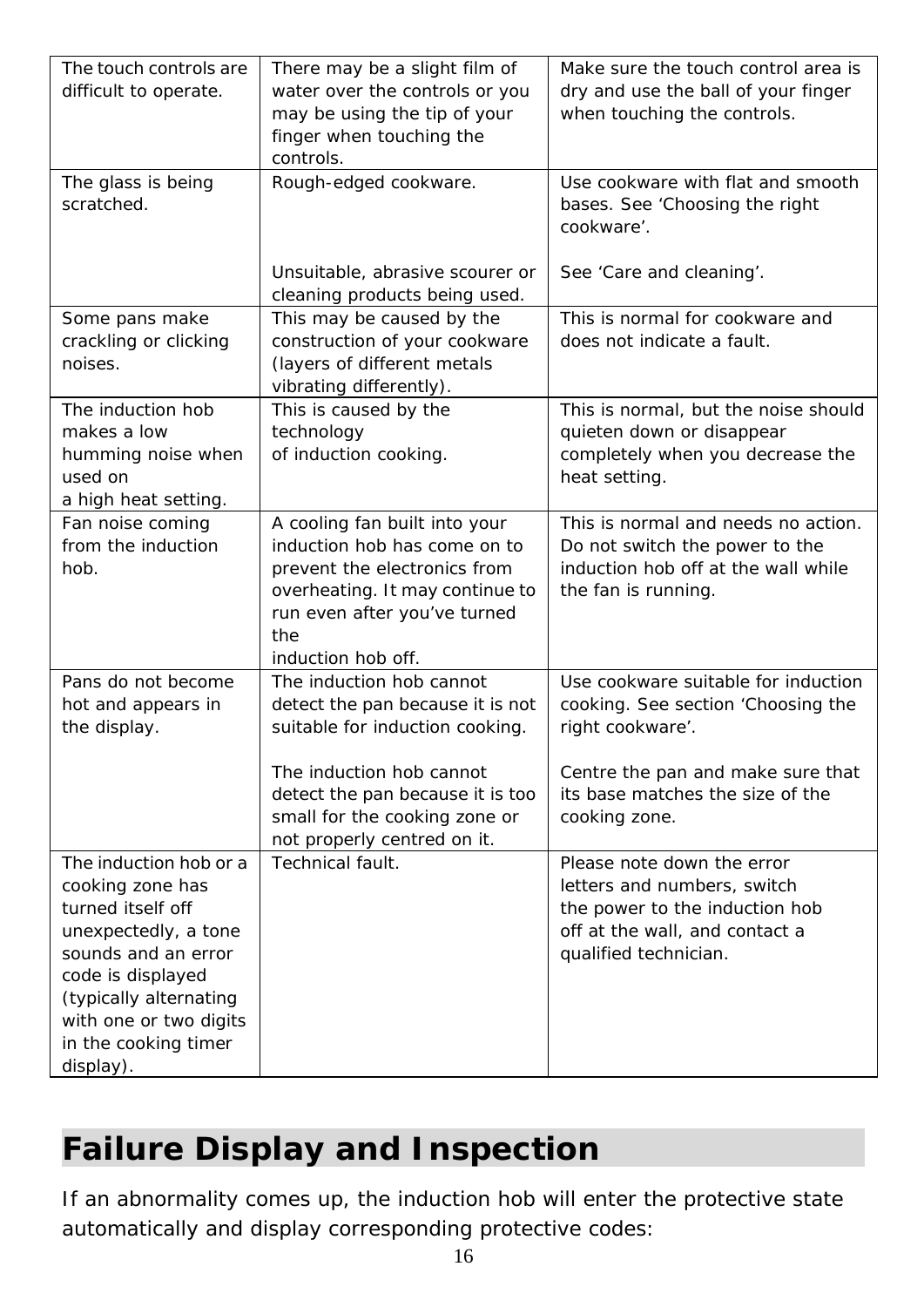| Problem | Possible causes            | What to do                   |
|---------|----------------------------|------------------------------|
| $F3-F8$ | Temperature sensor failure | Please contact the supplier. |
| F9-FE   | Temperature sensor of the  | Please contact the supplier. |
|         | IGBT failure.              |                              |
| E1/E2   | Abnormal supply voltage    | Please inspect whether power |
|         |                            | supply is normal.            |
|         |                            | Power on after the power     |
|         |                            | supply is normal.            |
| E3/E4   | Abnormal temperature       | Please inspect the pot.      |
|         |                            |                              |
| E5/E6   | Bad induction hob heat     | Please restart after the     |
|         | radiation                  | induction hob cools down.    |

The above are the judgment and inspection of common failures. Please do not disassemble the unit by yourself to avoid any dangers and damages to the induction hob.

## **Technical Specification**

| Cooking Hob                              | C8541          |
|------------------------------------------|----------------|
| Cooking Zones                            | 4 Zones        |
| <b>Supply Voltage</b>                    | $220 - 240V -$ |
| <b>Installed Electric Power</b>          | 7000W          |
| Product SizeD×W×H(mm)                    | 590X520X55     |
| Building-in Dimensions $A \times B$ (mm) | 560X490        |

Weight and Dimensions are approximate. Because we continually strive to improve our products we may change specifications and designs without prior notice.

# **Installation**

## **Selection of installation equipment**

Cut out the work surface according to the sizes shown in the drawing. For the purpose of installation and use, a minimum of 5 cm space shall be preserved around the hole.

Be sure the thickness of the work surface is at least 30mm. Please select heat-resistant work surface material to avoid larger deformation caused by the heat radiation from the hotplate. As shown below: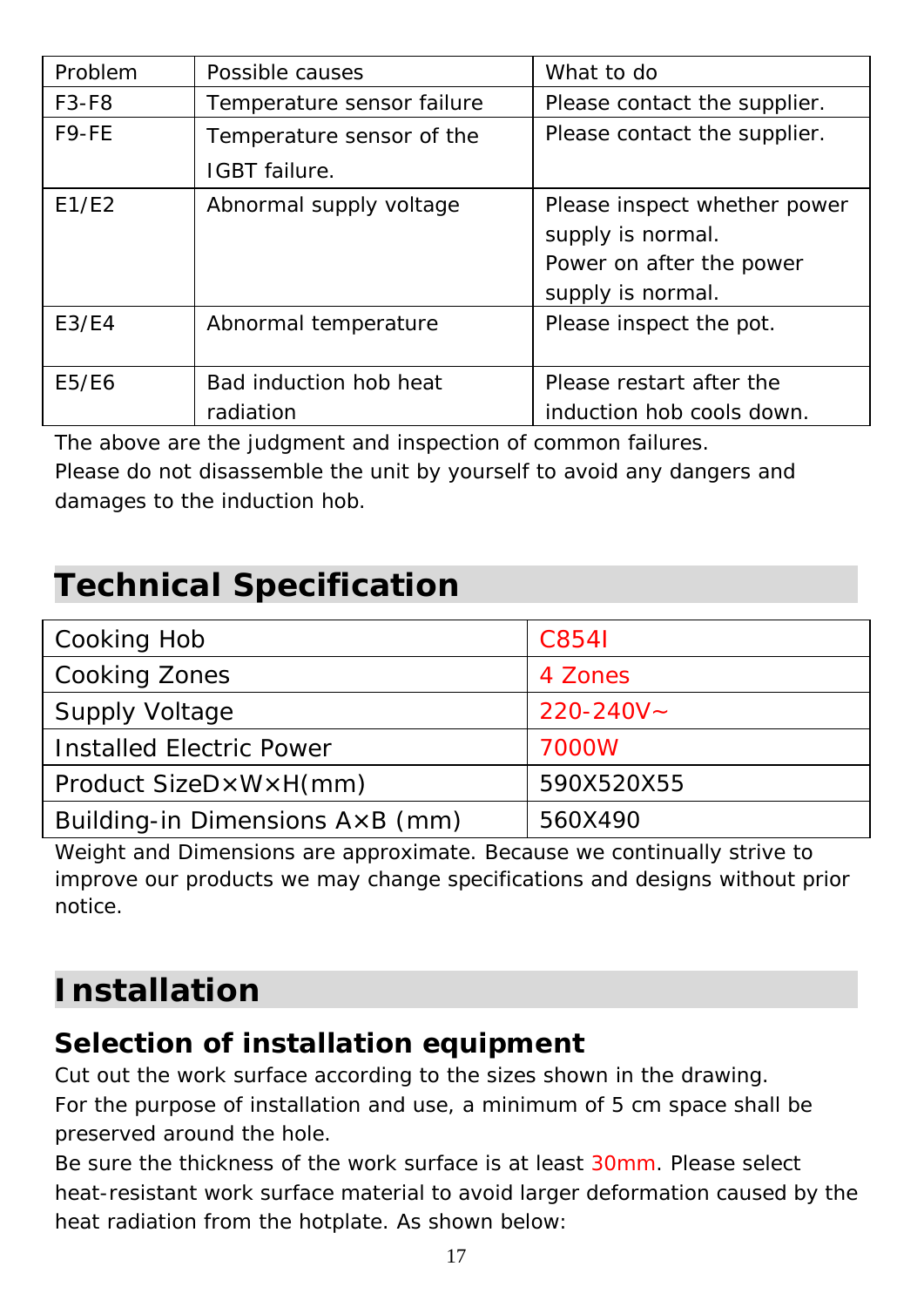

|     | $L(mm)   W(mm)   H(mm)   D(mm)   A(mm)   B(mm)   X(mm)$ |      |       |     |     |         |
|-----|---------------------------------------------------------|------|-------|-----|-----|---------|
| 590 | 520                                                     | 56.5 | 152.5 | 560 | 490 | 50 mini |

Under any circumstances, make sure the Induction cooker hob is well ventilated and the air inlet and outlet are not blocked. Ensure the Induction cooker hob is in good work state. As shown below



Note: The safety distance between the hotplate and the cupboard above the hotplate should be at least 760mm.



|     | $\vert$ A(mm) $\vert$ B(mm) $\vert$ C(mm) $\vert$ D |                                           |  |
|-----|-----------------------------------------------------|-------------------------------------------|--|
| 760 |                                                     | 50 mini 20 mini Air intake   Air exit 5mm |  |

## **Before you install the hob, make sure that**

• the work surface is square and level, and no structural members interfere with space requirements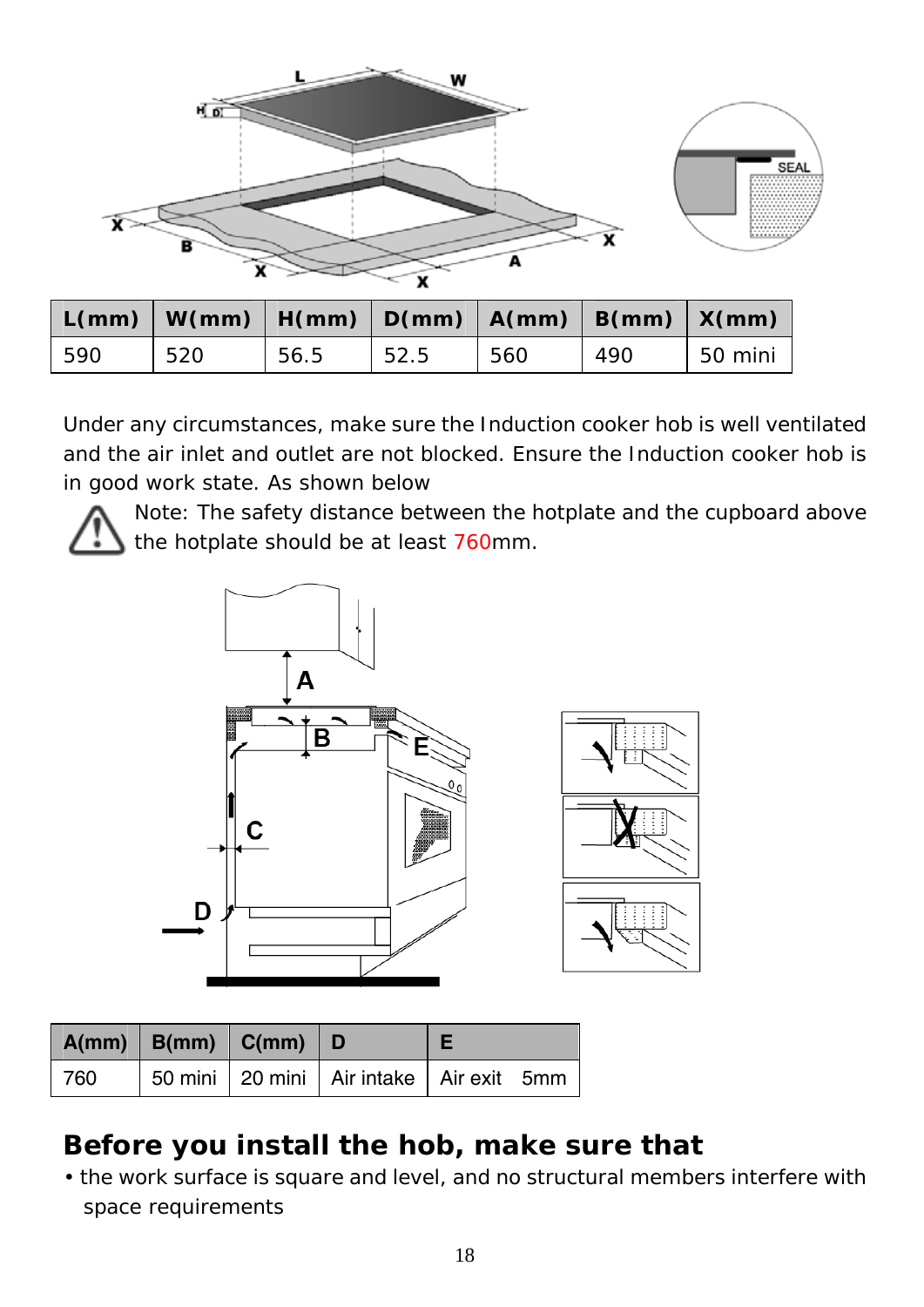- the work surface is made of a heat-resistant material
- if the hob is installed above an oven, the oven has a built-in cooling fan
- the installation will comply with all clearance requirements and applicable standards and regulations
- a suitable isolating switch providing full disconnection from the mains power supply is incorporated in the permanent wiring, mounted and positioned to comply with the local wiring rules and regulations. The isolating switch must be of an approved type and provide a 3 mm air gap
- contact separation in all poles (or in all active [phase] conductors if the local wiring rules allow for this variation of the requirements)
- the isolating switch will be easily accessible to the customer with the hob installed
- you consult local building authorities and by-laws if in doubt regarding installation
- you use heat-resistant and easy-to-clean finishes (such as ceramic tiles) for the wall surfaces surrounding the hob.

## **When you have installed the hob, make sure that**

- the power supply cable is not accessible through cupboard doors or drawers
- there is adequate flow of fresh air from outside the cabinetry to the base of the hob
- if the hob is installed above a drawer or cupboard space, a thermal protection barrier is installed below the base of the hob
- the isolating switch is easily accessible by the customer

## **Before locating the fixing brackets**

The unit should be placed on a stable, smooth surface (use the packaging). Do not apply force onto the controls protruding from the hob.

## **Adjusting the bracket position**

Fix the hob on the work surface by screw 2 brackets on the bottom of hob(see picture) after installation.

Adjust the bracket position to suit for different table top thickness.

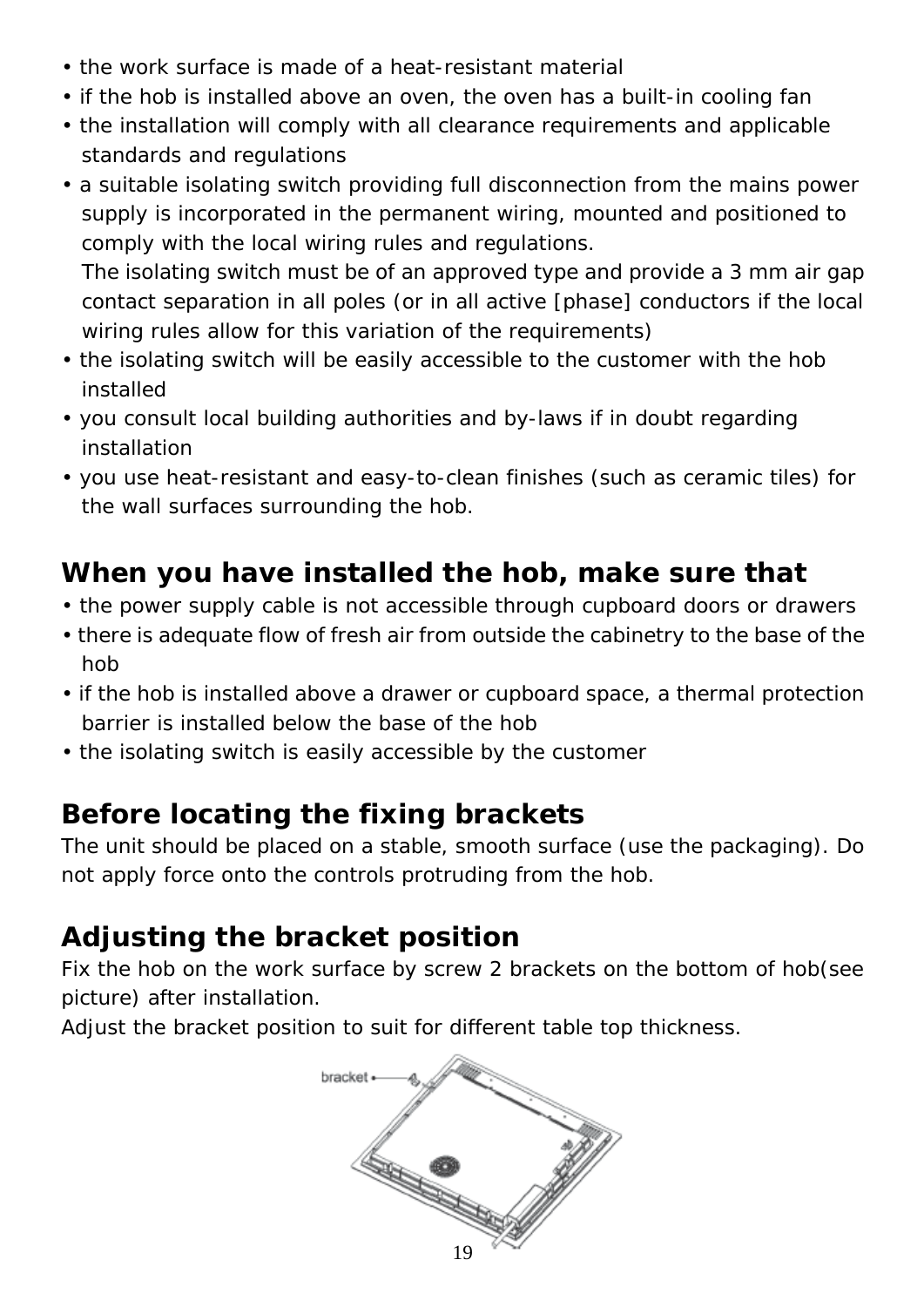## **Cautions**

- 1. The induction hotplate must be installed by qualified personnel or technicians. We have professionals at your service. Please never conduct the operation by yourself.
- 2. The hob will not be installed directly above a dishwasher, fridge, freezer, washing machine or clothes dryer, as the humidity may damage the hob electronics
- 3. The induction hotplate shall be installed such that better heat radiation can be ensured to enhance its reliability.

4. The wall and induced heating zone above the table surface shall withstand heat.

5. To avoid any damage, the sandwich layer and adhesive must be resistant to heat.

## **Connecting the hob to the mains power supply**



This hob must be connected to the mains power supply only by a suitably qualified person.

Before connecting the hob to the mains power supply, check that:

1. the domestic wiring system is suitable for the power drawn by the hob.

2. the voltage corresponds to the value given in the rating plate

3. the power supply cable sections can withstand the load specified on the rating plate. To connect the hob to the mains power supply, do not use adapters, reducers, or branching

devices, as they can cause overheating and fire.

The power supply cable must not touch any hot parts and must be positioned so that its temperature will not exceed 75˚C at any point.



Check with an electrician whether the domestic wiring system is suitable without alterations. Any alterations must only be made by a qualified electrician.

The power supply should be connected in compliance with the relevant standard,or a single-pole circuit breaker.the method of connection is shown below.







• If the cable is damaged or to be replaced, the operation must be carried out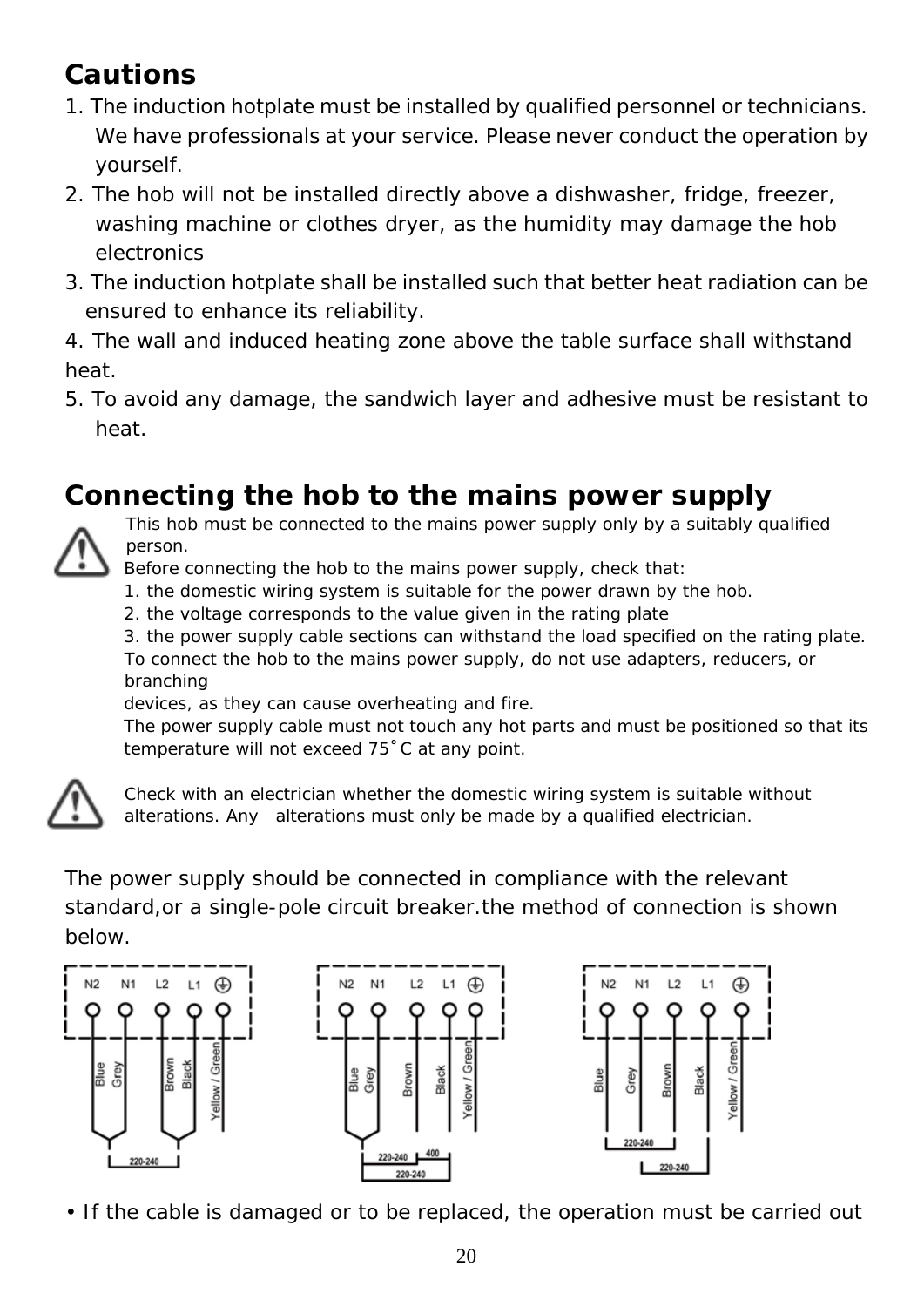the by after-sale agent with dedicated tools to avoid any accidents.

- If the appliance is being connected directly to the mains an omnipolar circuit-breaker must be installed with a minimum opening of 3mm between contacts.
- The installer must ensure that the correct electrical connection has been made and that it is compliant with safety regulations.
- The cable must not be bent or compressed.
- The cable must be checked regularly and replaced by authorised technicians only.

# **Safety Warnings**

Your safety is important to us. Please read this information before using your cooktop.

## **Installation**

#### **Electrical Shock Hazard**

- Disconnect the appliance from the mains electricity supply before carrying
- out any work or maintenance on it.
- Connection to a good earth wiring system is essential and mandatory.
- Alterations to the domestic wiring system must only be made by a qualified electrician.
- Failure to follow this advice may result in electrical shock or death.

#### **Cut Hazard**

- Take care panel edges are sharp.
- Failure to use caution could result in injury or cuts.

#### **Important safety instructions**

- Read these instructions carefully before installing or using this appliance.
- No combustible material or products should be placed on this appliance at any time.
- Please make this information available to the person responsible for installing the appliance as it
- could reduce your installation costs.
- In order to avoid a hazard, this appliance must be installed according to these instructions for installation.
- This appliance is to be properly installed and earthed only by a suitably qualified person.
- This appliance should be connected to a circuit which incorporates an isolating switch providing full disconnection from the power supply.
- Failure to install the appliance correctly could invalidate any warranty or liability claims.

## **Operation and maintenance**

#### **Electrical Shock Hazard**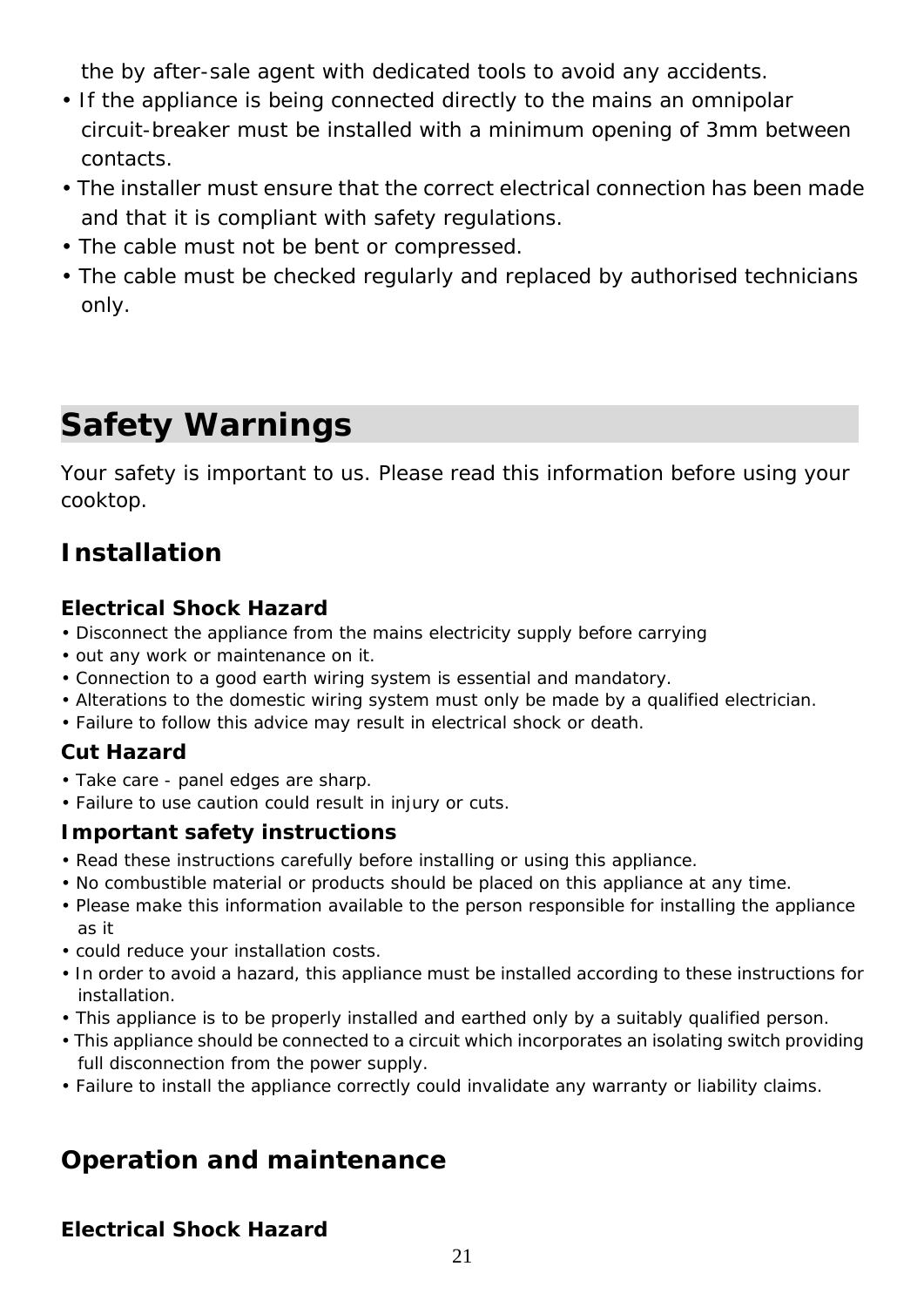- Do not cook on a broken or cracked cooktop. If the cooktop surface should break or crack, switch the appliance off immediately at the mains power supply (wall switch) and contact a qualified technician.
- Switch the cooktop off at the wall before cleaning or maintenance.
- Failure to follow this advice may result in electrical shock or death.

#### **Health Hazard**

- This appliance complies with electromagnetic safety standards.
- However, persons with cardiac pacemakers or other electrical implants (such as insulin pumps) must consult with their doctor or implant manufacturer before using this appliance to make sure that their implants will not be affected by the electromagnetic field.
- Failure to follow this advice may result in death.

#### **Hot Surface Hazard**

- During use, accessible parts of this appliance will become hot enough to cause burns.
- Do not let your body, clothing or any item other than suitable cookware contact the Induction glass until the surface is cool.
- Never leave metal objects (such as kitchen utensils) or empty pans on the cooktop as they can become hot very quickly.
- Beware: magnetisable metal objects worn on the body may become hot in the vicinity of the cooktop. Gold or silver jewellery will not be affected.
- Keep children away.
- Handles of saucepans may be hot to touch. Check saucepan handles do not overhang other cooking zones that are on. Keep handles out of reach of children.
- Failure to follow this advice could result in burns and scalds.

#### **Cut Hazard**

- The razor-sharp blade of a cooktop scraper is exposed when the safety cover is retracted. Use with extreme care and always store safely and out of reach of children.
- Failure to use caution could result in injury or cuts.

#### **Important safety instructions**

- Never leave the appliance unattended when in use. Boilover causes smoking and greasy spillovers that may ignite.
- Never use your appliance as a work or storage surface.
- Never leave any objects or utensils on the appliance.
- Do not place or leave any magnetisable objects (e.g. credit cards, memory cards) or electronic devices (e.g. computers, MP3 players) near the appliance, as they may be affected by its electromagnetic field.
- Never use your appliance for warming or heating the room.
- After use, always turn off the cooking zones and the cooktop as described in this manual (i.e. by using the touch controls). Do not rely on the pan detection feature to turn off the cooking zones when you remove the pans.
- Do not allow children to play with the appliance or sit, stand, or climb on it.
- Do not store items of interest to children in cabinets above the appliance. Children climbing on the cooktop could be seriously injured.
- Do not leave children alone or unattended in the area where the appliance is in use.
- Children or persons with a disability which limits their ability to use the appliance should have a responsible and competent person to instruct them in its use. The instructor should be satisfied that they can use the appliance without danger to themselves or their surroundings.
- Do not repair or replace any part of the appliance unless specifically recommended in the manual. All other servicing should be done by a qualified technician.
- Do not use a steam cleaner to clean your cooktop.